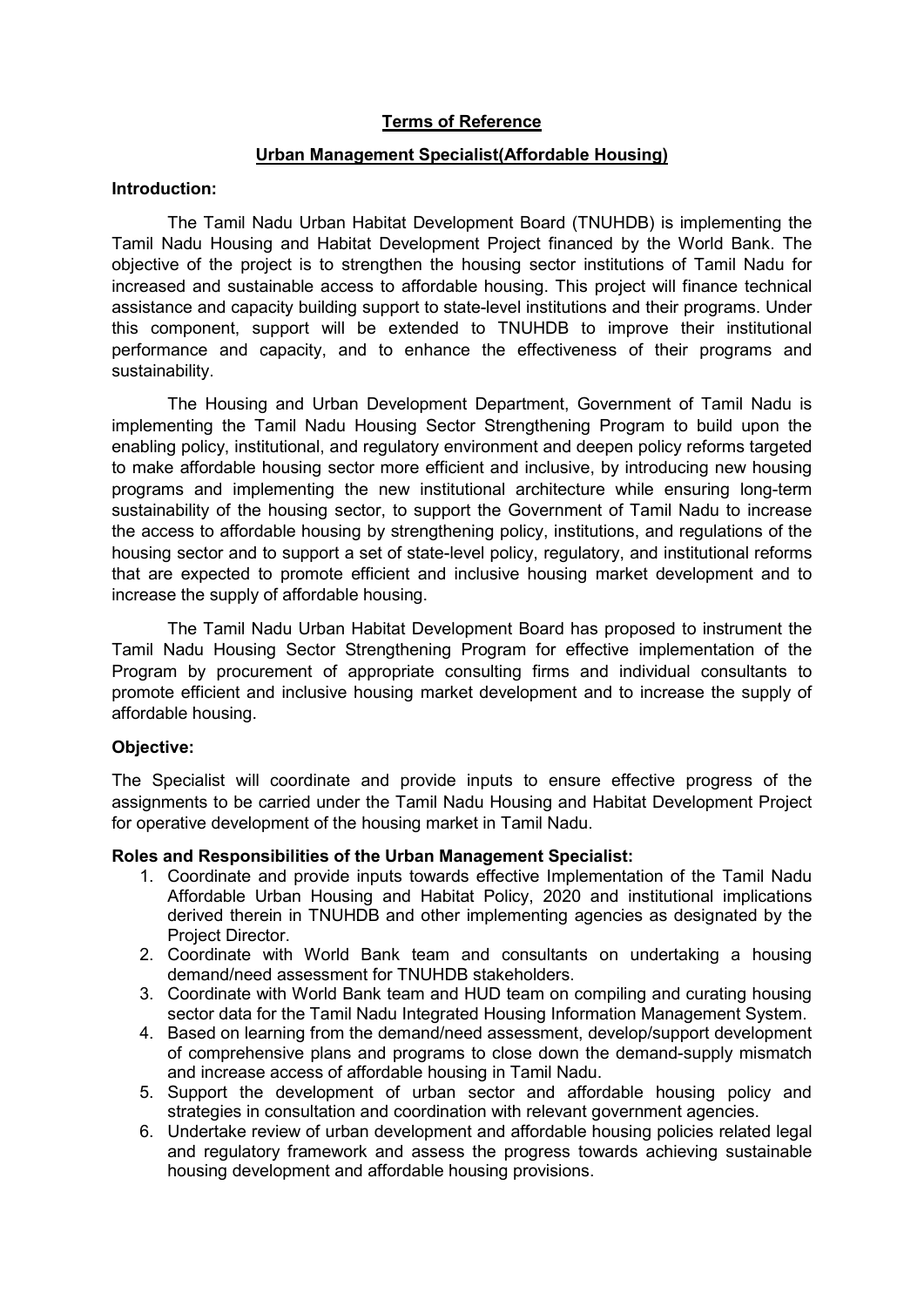7. Help internal and external stakeholders to arrive at practical solutions beyond presenting problems and precedent in the housing sector in Tamil Nadu.

- 8. Support government in engaging with donor agencies on urban development (affordable housing) thematic areas, promote efficient use of resources and encourage participatory approaches to development planning, financing and sustainability.
- 9. Support TNUHDB in planning, implementation and monitoring related works relating to urban development and planning areas.
- 10. Ensure key technical, economic, financial, institutional and crosscutting issues are incorporated into TNUHDB programs and projects.
- 11. Work with different parts of TNUHDB on operationalization and roll-out of the Sustainability Frameworks.
- 12. Substantially contribute to activities for advocacy, dissemination and knowledge building around urban development/affordable housing issues.
- 13. Participate in workshops convened by the consulting firms in TNUHDB and provide inputs around urban/housing development issues in Tamil Nadu.

## **Qualification**

- 1. Master's Degree in Urban Management, or post-graduation in infrastructure/project finance, planning or related disciplines from recognized education institutions.
- 2. Ability to work effectively with diverse colleagues in own and other Divisions and Departments.
- 3. Proactive in application of relevant international good practices to own work.

### **Experience**

- 1. 5 years of overall professional experience
- 2. 3years of relevant experience in projects on one of the following: affordable housing policy and program, urban planning, infrastructure/project management, slum upgrading, smart cities development, or related issues in Government/Semi-Government/Private Sectors.
- 3. Experience of working on projects supported by International Financial Institutions will be preferred.

## Professional Competency

- 1. Strong communication skills with the ability to clearly and concisely convey necessary information, explain reasoning, and support conclusions using data and facts.
- 2. Strong conceptual, analytical skills with clarity of thought process and problemsolving skills.
- 3. Ability to work under tight deadlines.
- 4. Excellent organizational skills.
- 5. Ability to work independently as well as in a team.
- 6. Excellent computer and document processing skills.

#### Duty Headquarters

The duty headquarters of the Urban Management Specialist (Affordable Housing) will be the Project Monitoring Unit located in Tamil Nadu Urban Habitat Development Board, Chennai. She/he will be required to travel frequently within the State and occasionally outside the state for project purposes.